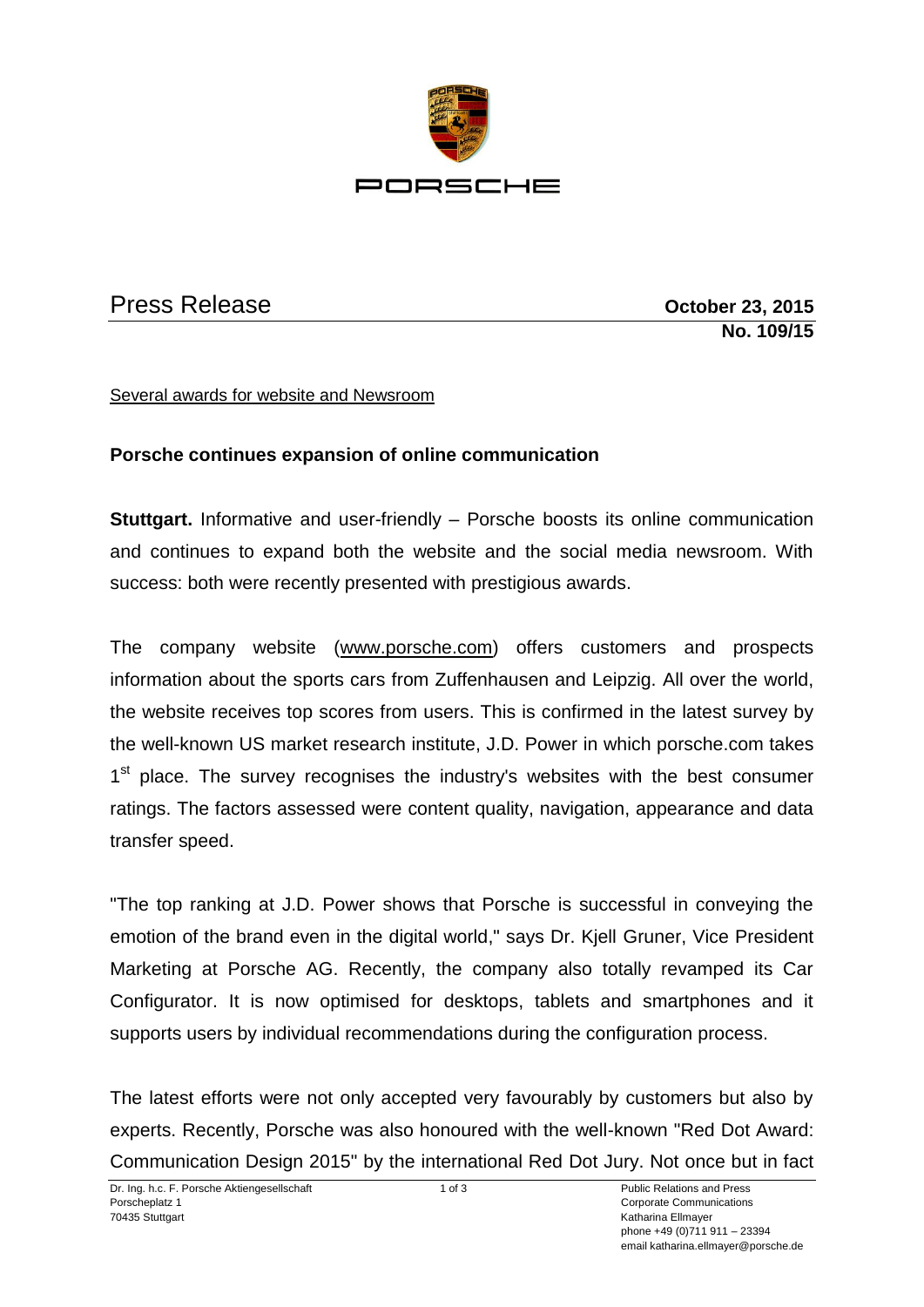three times. Besides the Porsche Car Configurator, the coveted award also went to the web special for the new Cayman GT4 and the Porsche GTS Community in which users can record their favourite routes all over the world and share them with other fans.

The Porsche Newsroom [\(www.newsroom.porsche.com\)](http://www.newsroom.porsche.com/) also expands its offer. The portal for journalists, bloggers and the online community now offers an RSS feed and a new newsletter in addition to many other contents. The functions make work for the editors much easier. Subscribers to the RSS feed have faster access to all the relevant information. Short information blocks inform users of more detailed current corporate news, important events in the Porsche world and everything there is to know about the brand. The newsletter summarises the main news of the week. Those interested can register using [this link.](https://newsletter.newsroom.porsche.com/prod/pag/NewsletterNewsroom.nsf/NewsletterActions?ReadForm&action=subscribe&language=en)

Visitors to the Porsche Newsroom have unrestricted access to the entire material without registering. Around 1,000 articles, several thousand photos, videos, press releases and sound files are available for republication royalty-free. An innovative search function supports personal searches. It filters and collects the results according to media type, date, relevance or category.

The online portal has already received several awards – including "Newsroom of the Year 2015" in the German Prize for Online Communication competition by the trade journal "pressesprecher". It also received a double platinum award at the Spotlight Awards as well as three silver awards: at the Best of Corporate Publishing Awards, the Galaxy Awards and the AutoVision Film and Multimedia Festival in Frankfurt am Main. Yesterday evening, the Econ Verlag publisher and the Handelsblatt news group also chose the Porsche Newsroom for an Econ Award.

"Porsche stands for transparent, up-to-date and current information," said Dr. Josef Arweck, Vice President Communications at Porsche AG. "The Newsroom is an ideal instrument for this." The portal is corporate blog, online magazine and social media